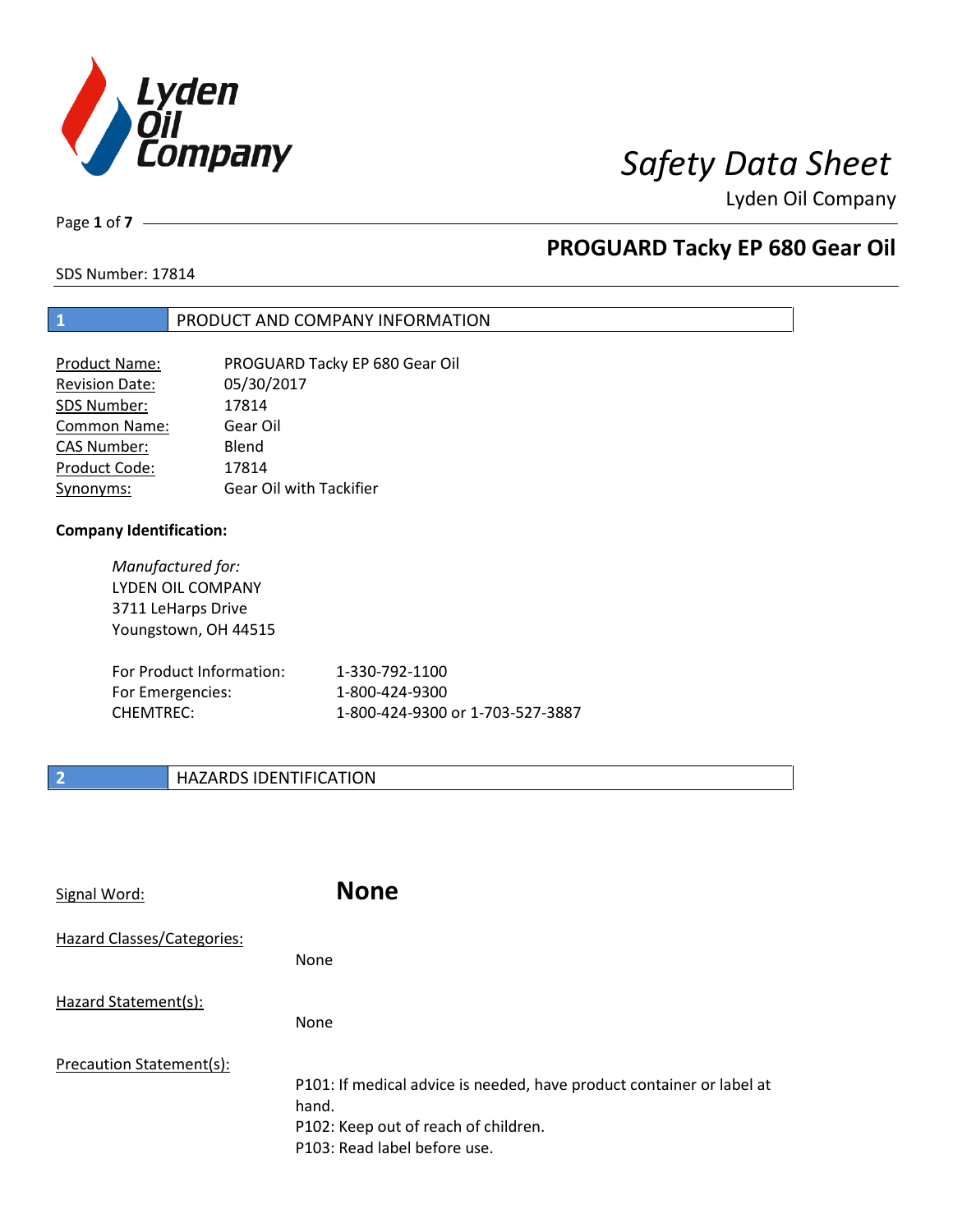

Page **2** of **7**

# **PROGUARD Tacky EP 680 Gear Oil**

SDS Number: 17814

Other Hazard Statement(s):

-NFPA Ratings:  $Health = 1$  $Fire = 1$ Reactivity  $= 0$ 

### **3** COMPOSITION / INFORMATION ON INGREDIENTS

Ingredients:

*Mixture of the substances listed below with nonhazardous additions.*

| <b>Chemical Name</b>     | <b>CAS Number</b> | Percentage |
|--------------------------|-------------------|------------|
| Non Hazardous Components | N/A               | 100        |

*\*Any concentration shown as a range is to protect confidentiality or is due to batch variation.*

| <b>AID MEASURES</b><br><b>FIDCT</b><br>י ש |
|--------------------------------------------|
|--------------------------------------------|

### Description of First Aid Measures:

| Inhalation:   |                                                                                                                                                                                                                                  |
|---------------|----------------------------------------------------------------------------------------------------------------------------------------------------------------------------------------------------------------------------------|
|               | Remove person to fresh air and keep comfortable breathing. In case<br>of unconsciousness, place patient stably in side position for<br>transportation. Call a POISON CENTER and consult medical attention if<br>you feel unwell. |
| Skin Contact: |                                                                                                                                                                                                                                  |
|               | Wash with plenty of water, if skin irritation occurs: get medical<br>attention. Remove contaminated clothing and wash before reuse.                                                                                              |
| Eye Contact:  |                                                                                                                                                                                                                                  |
|               | Rinse cautiously with water for several minutes. Remove contact<br>lenses if present and easy to do. Continue rinsing. If eye irritation<br>persists, get medical attention.                                                     |
| Ingestion:    |                                                                                                                                                                                                                                  |
|               | Rinse mouth with water. If symptoms develop, obtain medical<br>attention.                                                                                                                                                        |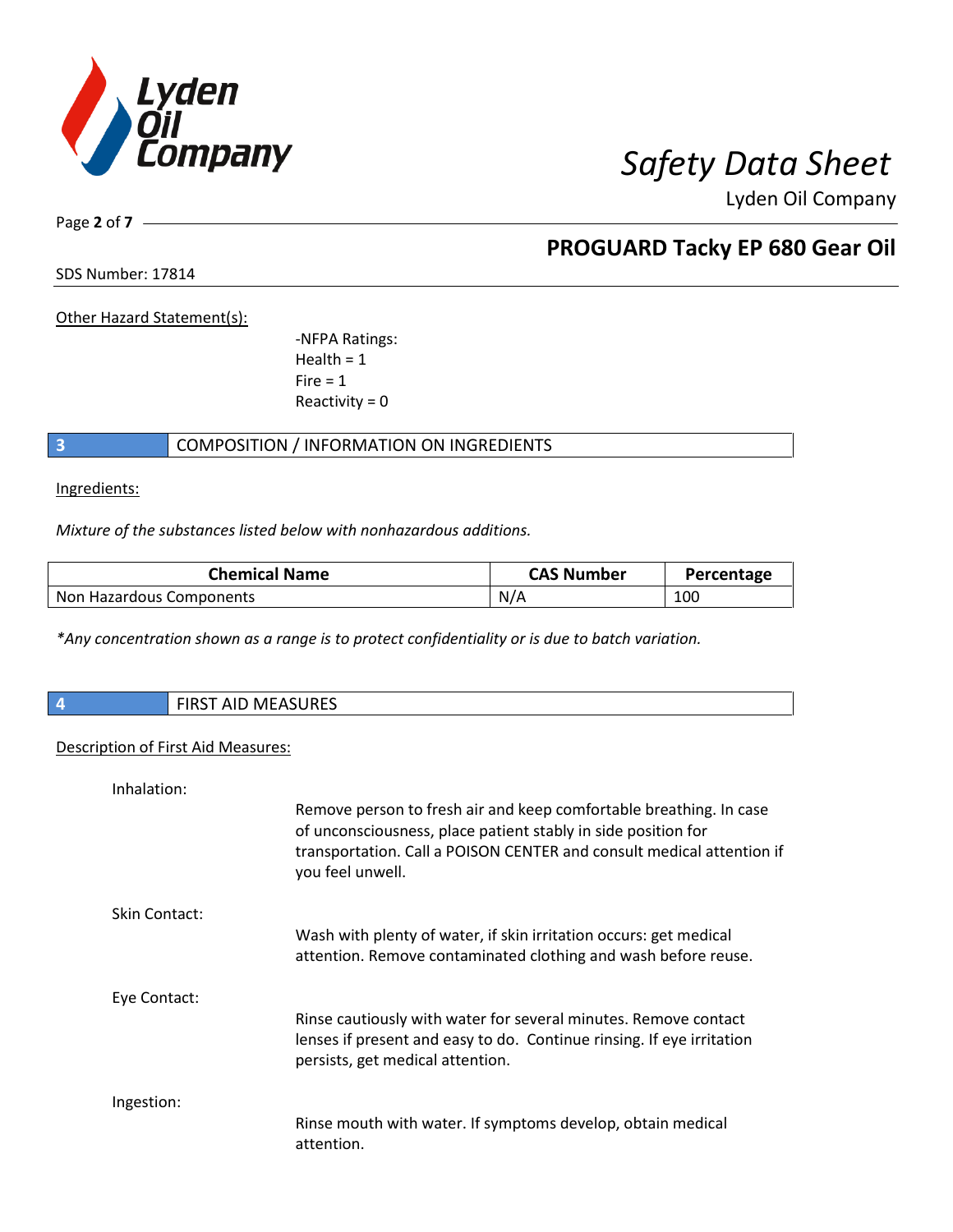

**PROGUARD Tacky EP 680 Gear Oil**

Lyden Oil Company

SDS Number: 17814

Page **3** of **7**

# Symptoms and Effects, both acute and delayed: No further relevent data available. Recommended Actions: Treat symptomatically. Call a doctor or poison control center for guidance. **5** FIRE FIGHTING MEASURES Recommended Fire-Extinguishing Equipment: Use fire-fighting measures and equipment suitable for the environment. Possible Hazards During a Fire: Hazardous combustion products may include: A complex mixture of airborne solid and liquid particulates and gases (smoke). Carbon monoxide. Unidentified organic and inorganic compounds. Recommendations to Firefighters: No special measures required. **6 ACCIDENTAL RELEASE MEASURES** Personal Precautions: Avoid contact with skin and eyes. Emergency Procedures: Contain spilled material, collect in suitable and properly labeled containers. Environmental Precautions:

Do not allow to reach sewage system or any water course. Do not allow to enter ground waters.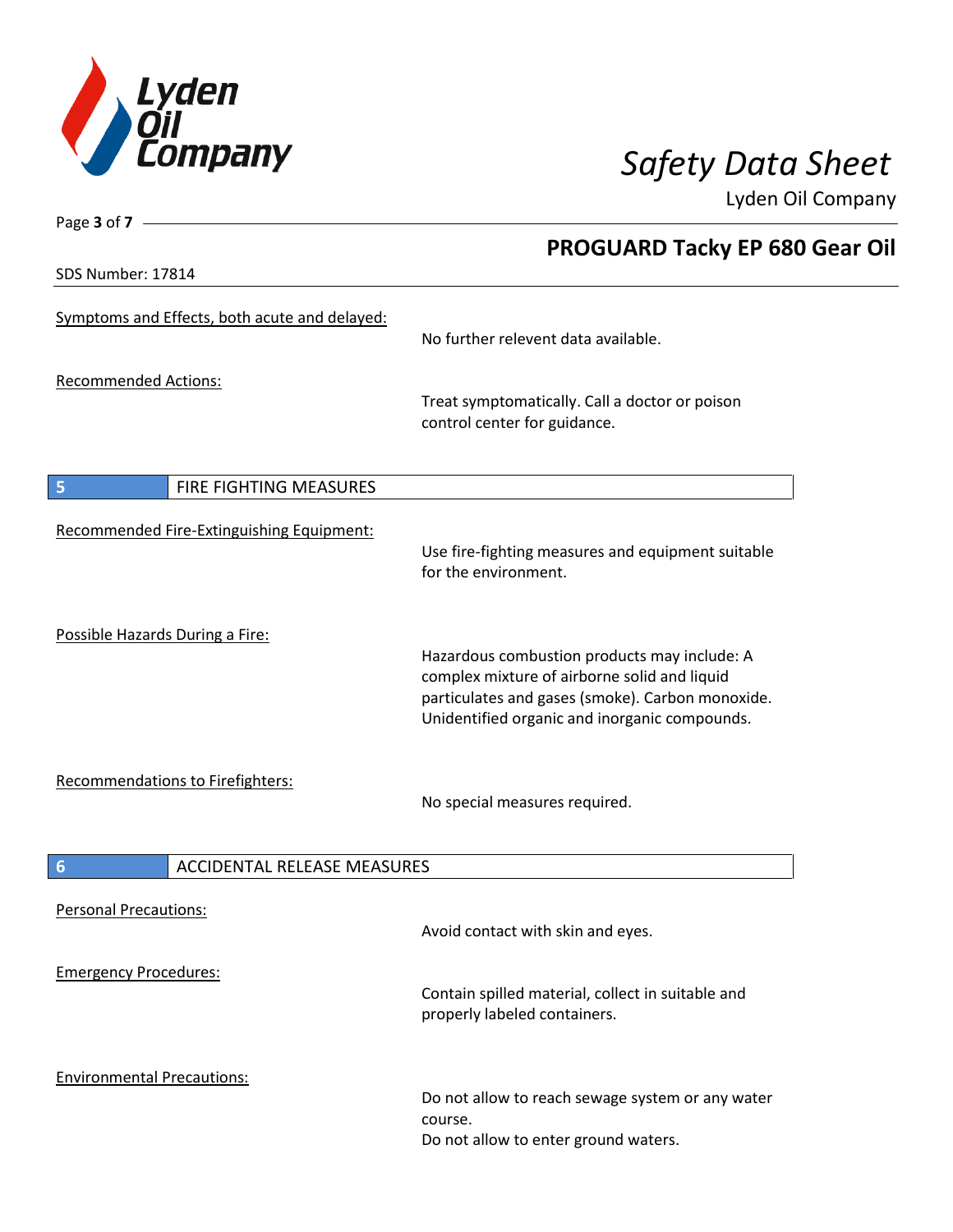

**PROGUARD Tacky EP 680 Gear Oil**

Lyden Oil Company

SDS Number: 17814

Page **4** of **7**

Cleanup Procedures:

Absorb with liquid-binding material (sand, diatomite, acid binders, universal binders, sawdust). Ensure adequate ventilation.

| <b>Contract Contract Contract Contract Contract Contract Contract Contract Contract Contract Contract Contract Co</b> |  |  |
|-----------------------------------------------------------------------------------------------------------------------|--|--|
|                                                                                                                       |  |  |
|                                                                                                                       |  |  |
|                                                                                                                       |  |  |
|                                                                                                                       |  |  |
|                                                                                                                       |  |  |

### **7** HANDLING AND STORAGE

Handling Precautions:

Ensure good ventilation/exhaustion at the workplace. Prevent formation of aerosols.

Storage Requirements:

Keep container tightly sealed.

### **8** EXPOSURE CONTROLS / PERSONAL PROTECTION

Exposure Limits:

No data available.

Engineering Controls:

Personal Protective Equipment:

All ventilation should be designed in accordance with OSHA standard (29 CFR 1910.94).

Keep away from foodstuffs, beverages, and feed. Immediately remove all soiled and contaminated clothing.

Wash hands before breaks and at the end of work. Avoid contact with eyes and skin.

Use safety glasses and gloves.

In case of low exposure or low pollution use respiratory filter device. In case of intensive or

longer exposure use respiratory protective device that is independent of circulating air.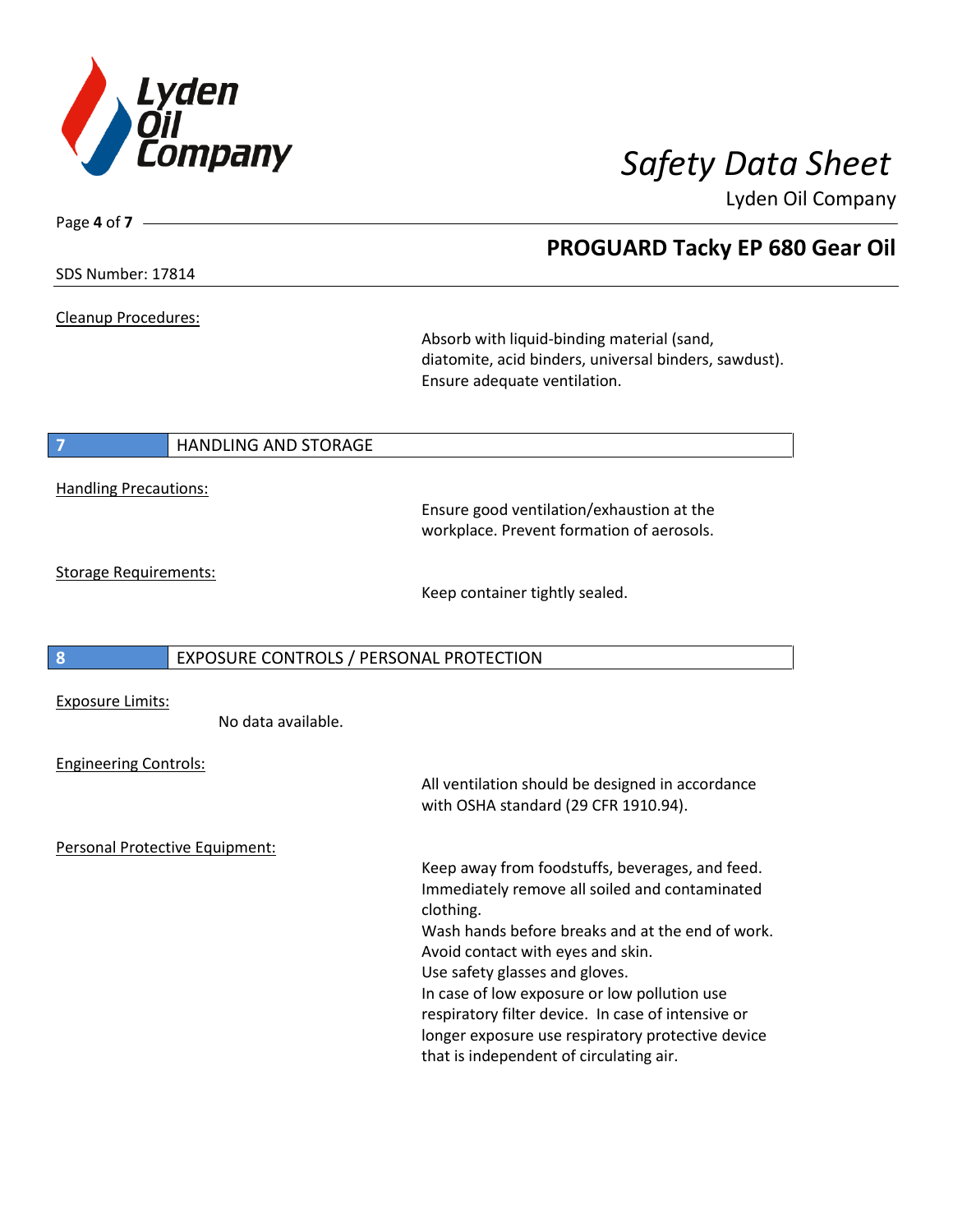

Page **5** of **7**

# **PROGUARD Tacky EP 680 Gear Oil**

|--|

| 9                             | PHYSICAL AND CHEMICAL PROPERTIES             |
|-------------------------------|----------------------------------------------|
| Color:                        | Amber                                        |
| Physical State:               | Liquid                                       |
| Odor:                         | Petroleum-like                               |
| Odor Threshold:               | Data not available                           |
| pH:                           | Data not available                           |
| <b>Melting Point:</b>         | Data not available                           |
| <b>Boiling Point:</b>         | Data not available                           |
| <b>Boiling Range:</b>         | Data not available                           |
| Flash Point:                  | 177° C / 350° F                              |
| <b>Evaporation Rate:</b>      | Data not available                           |
| Flammability:                 | Data not available                           |
| Flammability Limits:          | Data not available                           |
| Vapor Pressure:               | Data not available                           |
| Vapor Density:                | Data not available                           |
| <b>Relative Density:</b>      | Data not available                           |
| Solubilities:                 | Insoluble in water                           |
| <b>Partition Coefficient:</b> | Data not available                           |
| Auto-Ignition Temperature:    | Data not available                           |
| Decomposition Temperature:    | Data not available                           |
| Viscosity:                    | 680 mm <sup>2</sup> /sec (kinematic at 40°C) |

| 10                          | STABILITY AND REACTIVITY |                                            |
|-----------------------------|--------------------------|--------------------------------------------|
| Stability:                  |                          | Stable under normal conditions.            |
| Reactivity:                 |                          | Not reactive under normal conditions.      |
| <b>Conditions to Avoid:</b> |                          | No further relevant information available. |
| <b>Hazardous Reactions:</b> |                          | No known hazardous reactions.              |
| Incompatible Materials:     |                          | No further relevant information available. |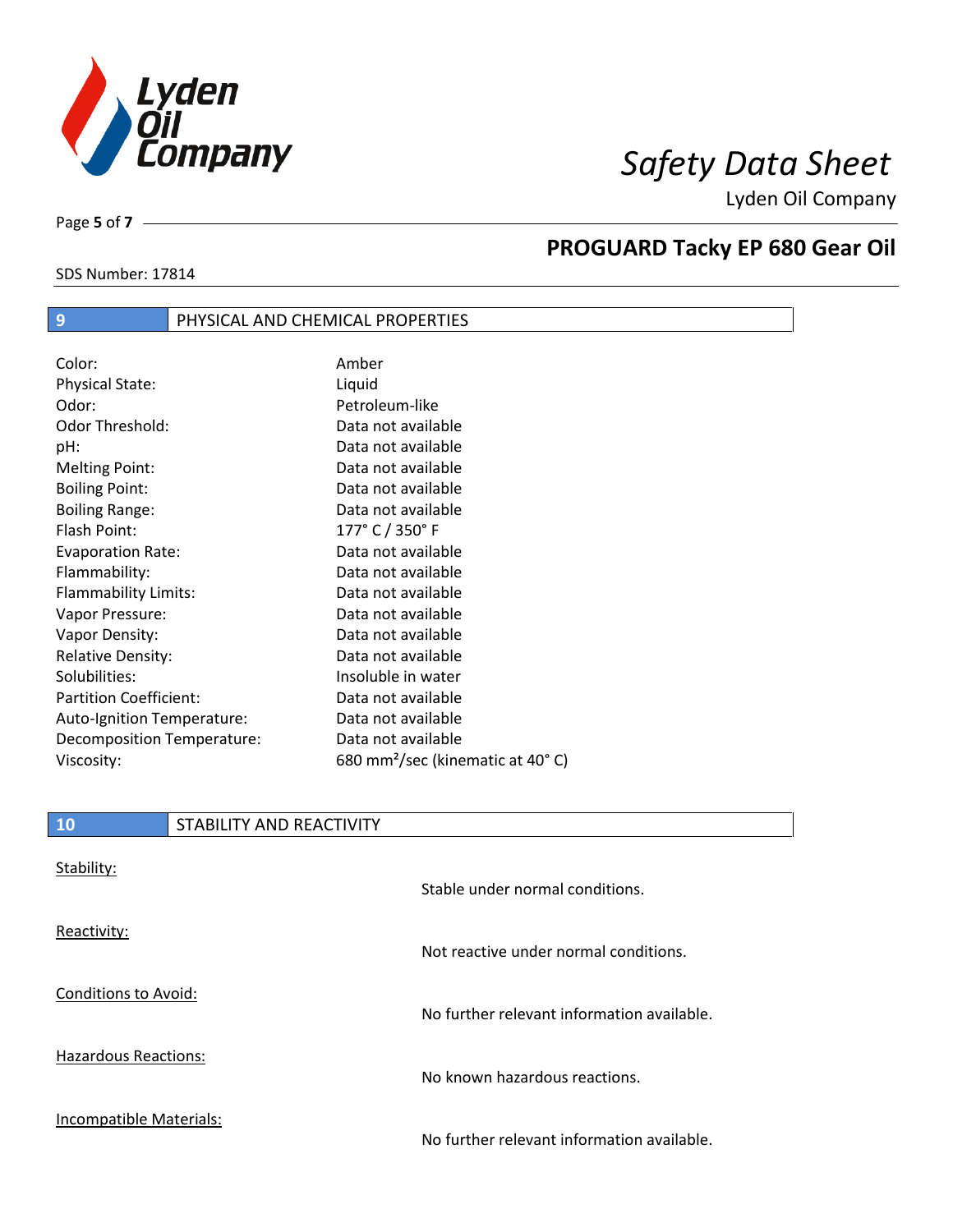

**PROGUARD Tacky EP 680 Gear Oil**

Lyden Oil Company

Page **6** of **7**

Decomposition Products:

Hazardous decomposition products are not expected to form.

| <b>11</b>                           | <b>TOXICOLOGICAL INFORMATION</b>                                                                                                       |  |
|-------------------------------------|----------------------------------------------------------------------------------------------------------------------------------------|--|
| Routes of Exposure:                 | Skin, eye contact, and inhalation are the primary<br>routes of exposure although exposure may occur<br>following accidental ingestion. |  |
| <b>Exposure Effects:</b>            | Repeated skin contact may cause dermatitis or an<br>oil acne.                                                                          |  |
| <b>Measures of Toxicity:</b>        | No test data available.                                                                                                                |  |
| Carcinogenic/Mutagenic Precautions: | Non-carcinogenic and not expected to be<br>mutagentic.                                                                                 |  |

Ecological Precautions:

Avoid exposing to the environment.

### Ecological Effects:

No specific environmental or aquatic data available.

| 13                                        | DISPOSAL CONSIDERATIONS |                                                                                                                                              |
|-------------------------------------------|-------------------------|----------------------------------------------------------------------------------------------------------------------------------------------|
| Disposal Methods:<br>Disposal Containers: |                         | Dispose of waste material in accordance with all<br>local, state, and federal requirements.<br>Use properly approved container for disposal. |